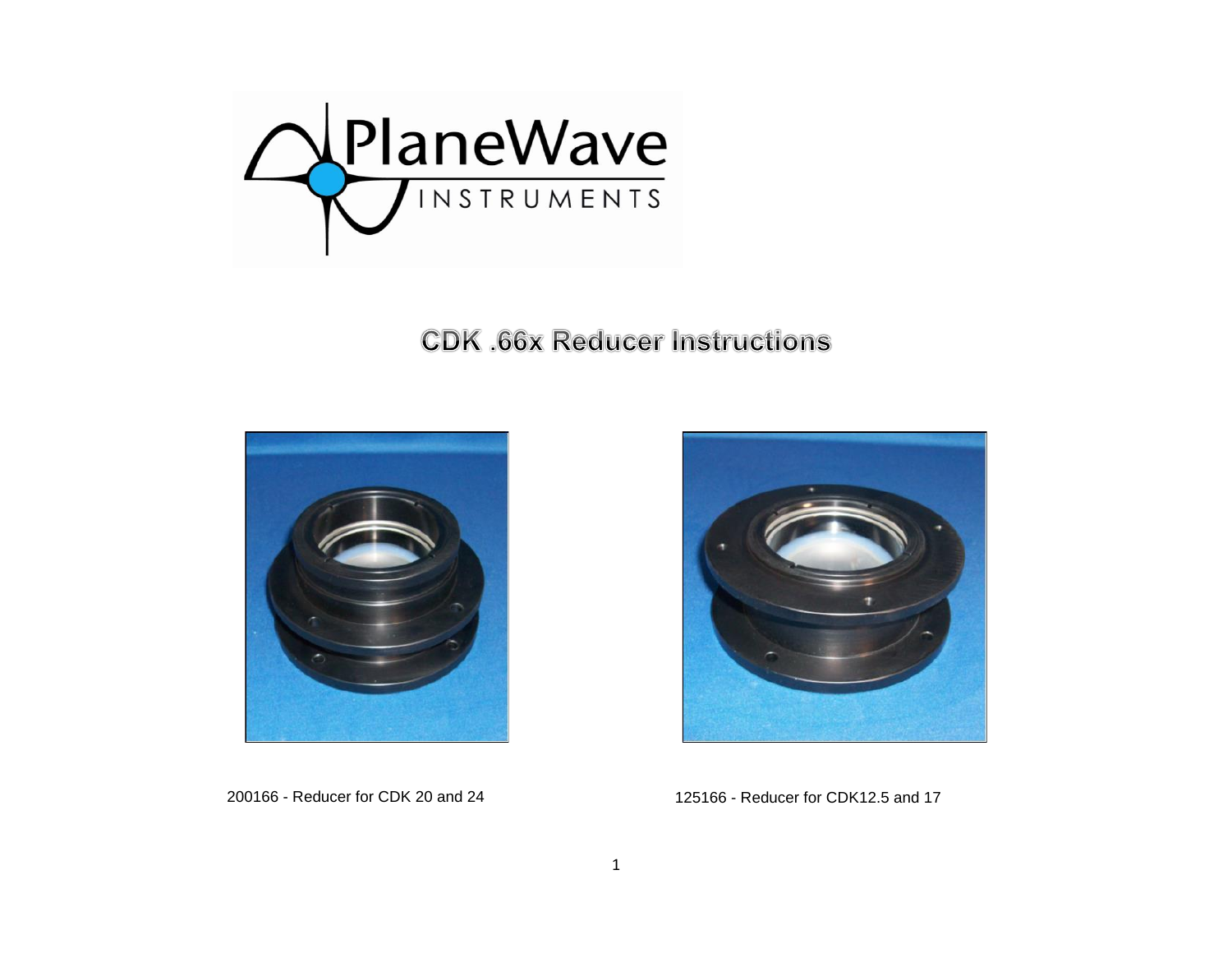# **Introduction**

The PlaneWave CDK .66x Reducer is a high performance reducer designed to work with a flat field telescope like the CDK. Like high performance telescopes, this reducer is sensitive to spacing. The reducer has very limited back focus and uses quite a bit of the telescopes back focus. But for the right camera setup, this is a wonderful accessory that reduces the focal ratio while maintaining the CDK's performance.

There are three different models of reducers that PlaneWave sells. Optically they are identical, but mechanically they are different in order to mount with the different telescopes and PlaneWave focusers. The 125166 is the model for the CDK12.5 and the 200166 is the model for the CDK17, 20 and 24 and there is the 600166 body which is a lower profile body that is used with the IRF90 rotating focuser and can be used with the cameras that use up more back focus.

The backfocus between the reducer and the focal plane is fairly critical in order to get the performance out of the system. The optimal distance from the reducer to the focal plane is 1.85". But you can very this distance some and still get very good performance. Included in the next couple of pages is a chart showing the performance as you very the back focal distance and how that affect the focus position.



**A** is the focuser position, 0 is fully racked in and 1.3" is fully racked out. **B** is the spacing between the reducer and the focuser. **C** is the distance from the reducer to the focal plane.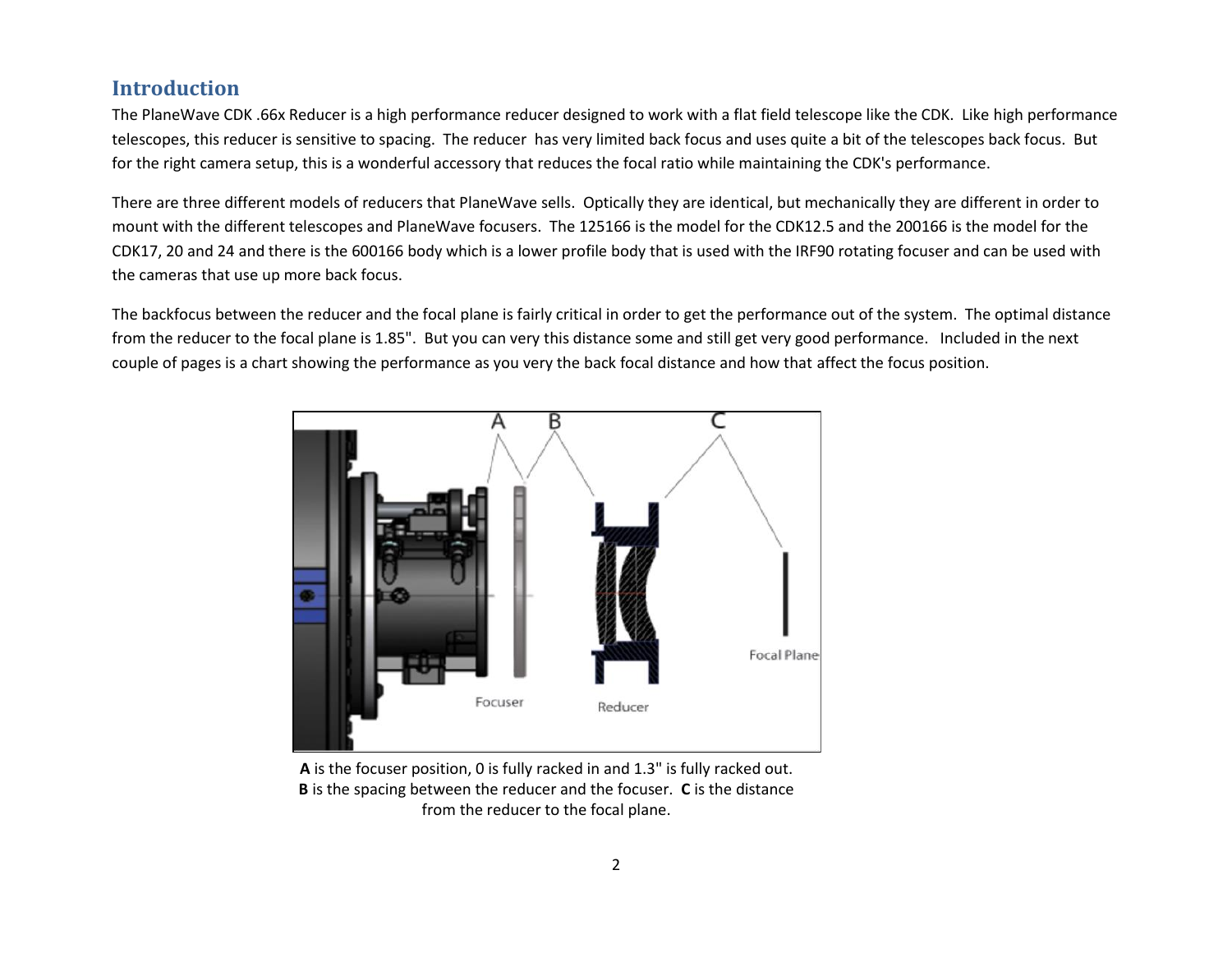

| <b>CDK 12.5</b>                        |                          |        |        |       | Chart for CDK12.5 using the 125166<br>Reducer |              |          |                                                       |         |
|----------------------------------------|--------------------------|--------|--------|-------|-----------------------------------------------|--------------|----------|-------------------------------------------------------|---------|
|                                        |                          |        |        |       | A(in)                                         | B (in)       | $C$ (in) | Performance<br>(microns)**                            | F-ratio |
| CDK12.5 using 125166 Reducer Lens .66x |                          |        |        |       | 1.085                                         | $\mathbf{1}$ | 1.69     | 9.3                                                   | 5.38    |
|                                        |                          |        |        |       | 0.997                                         | 1            | 1.73     | 8.5                                                   | 5.36    |
|                                        |                          |        |        |       | 0.908                                         | $\mathbf{1}$ | 1.77     | 8.1                                                   | 5.34    |
|                                        |                          | B      |        |       | 0.818                                         | $\mathbf{1}$ | 1.81     | 7.9                                                   | 5.32    |
|                                        |                          |        |        |       | 0.728                                         | 1            | 1.85     | 7.9                                                   | 5.30    |
|                                        |                          |        |        |       | 0.637                                         | $\mathbf{1}$ | 1.89     | 8.4                                                   | 5.28    |
|                                        |                          |        |        |       | 0.545                                         | $\mathbf{1}$ | 1.93     | 9.0                                                   | 5.26    |
|                                        |                          |        |        |       | 0.452                                         | $\mathbf{1}$ | 1.97     | 9.8                                                   | 5.25    |
|                                        |                          |        |        |       | 0.359                                         | $\mathbf{1}$ | 2.01     | 10.7                                                  | 5.23    |
|                                        |                          |        |        |       | 0.266                                         | $\mathbf{1}$ | 2.04     | 11.7                                                  | 5.21    |
|                                        |                          |        |        |       | 0.724                                         | 0.5          | 2.1      | 13.3                                                  | 5.18    |
|                                        |                          |        |        |       | 0.572                                         | 0.5          | 2.2      | 16.3                                                  | 5.13    |
|                                        |                          | 200377 | 125166 | Focal | 0.418                                         | 0.5          | 2.3      | 19.4                                                  | 5.09    |
| Focuser                                | 125388<br>(.5")<br>(.5") | Plane  | 0.385  | 0.5   | 2.35                                          | 21.0         | 5.06     |                                                       |         |
|                                        |                          |        |        |       |                                               |              |          | ** RMS spot size averaged across the field in Microns |         |

**CDK12.5 - Reducer Spacing vs. Performance** 14.0 Average performancxe across field (microns) 12.0 10.0  $8.0$  $6.0$  $4.0$  $2.0$  $0.0$ 42  $44$ 46 48 50 52 Spacing Between Focal Plane and Reducer Mounting Surface (mm)

The performance of the reducer as the distance between the reducer and the focal plane is varied. The performance is an average of on-axis, midway in the field and 21mm offaxis. The measurement is in microns. The spot of best performance is 1.85" or 47mm. But even as you move as low as 43mm or as high as 52mm, the performance is still quite good.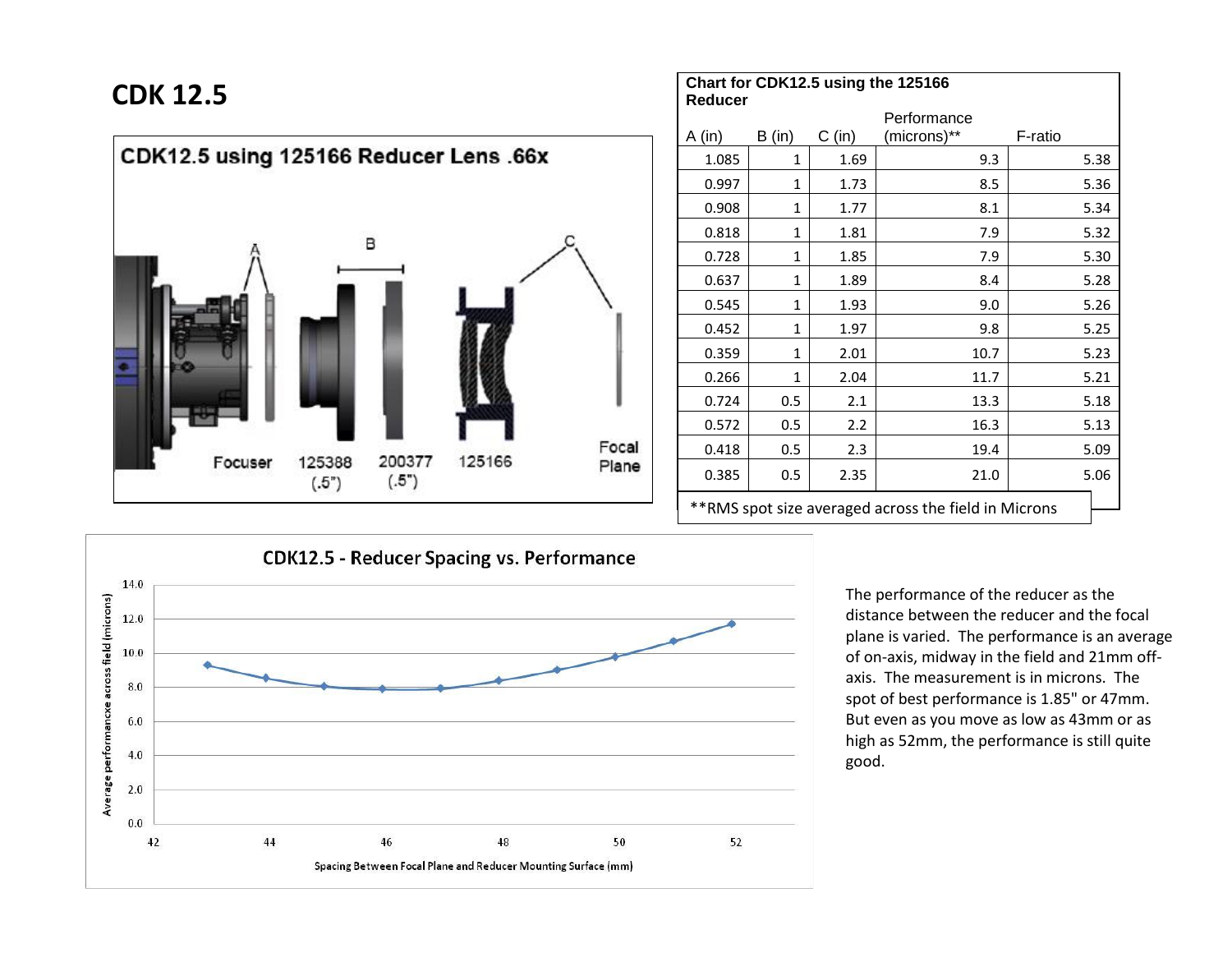# **CCD Camera and Adapter Configurations**

Due to the limitation in backfocus, the CCD equipment that can be used with the reducer is limited. There is not enough room for off-axis guiders so you will need to use a camera with a built in autoguider or need to use a guidescope or need to take unguided exposures. Below are several the spacers required for different telescope and camera combinations.

#### **CDK12.5 and the SBIG - STL Camera**

Part Number Description Backfocus Used 125388 2.75" to SecureFit Adapter 0.5" 200377 SecureFit 1/2" Spacer 0.5" 125166 .66x Reducer NA 200362 SecureFit to STL CCD Adapter 0.25" NA SBIG STL Camera 1.5" Reducer to focal plane distance 1.75" Expected performance 8.3um Approximate focuser position 0.95" Effective focal ratio f/5.35

#### **CDK12.5 and the SBIG - ST Camera Body**

| Part Number Description            |           | <b>Backfocus Used</b> |
|------------------------------------|-----------|-----------------------|
| 125388 2.75" to SecureFit Adapter  |           | 0.5"                  |
| 200377 SecureFit 1/2" Spacer       | 0.5"      |                       |
| 125166.66x Reducer                 | <b>NA</b> |                       |
| 200377 SecureFit 1/2" Spacer       | 0.5"      |                       |
| 200377 SecureFit 1/2" Spacer       | 0.5"      |                       |
| 200397 SecureFit to ST CCD Adapter |           | 0.25"                 |
| <b>SBIG ST Camera</b><br>NA.       | .742"     |                       |
| Reducer to focal plane distance    |           | 1.99"                 |
| <b>Expected performance</b>        | 10.7um    |                       |
| Approximate focuser position       |           | 0.359"                |
| <b>Effective focal ratio</b>       | 5.23      |                       |

### **CDK12.5 and the SBIG - STL Camera with FW8 Filterwheel** Part Number Description Backfocus Used 125388 2.75" to SecureFit Adapter 0.5" 200377 SecureFit 1/2" Spacer 0.5" 125166 .66x Reducer NA 200362 SecureFit to STL CCD Adapter 0.25" NA SBIG STL Camera w/ FW8 1.82" Reducer to focal plane distance 2.07"<br>Expected performance 12.5 micron Expected performance 12.5 micron<br>Approximate focuser position 0.25" Approximate focuser position<br>Effective focal ratio f/5.19 Effective focal ratio

| CDK12.5 and the SBIG - ST Camera and CFW-8 |                    |                |
|--------------------------------------------|--------------------|----------------|
| Part Number Description                    |                    | Backfocus Used |
| 125388 2.75" to SecureFit Adapter          |                    | 0.5"           |
| 200377 SecureFit 1/2" Spacer               | 0.5"               |                |
| 125166 .66x Reducer                        | ΝA                 |                |
| 200397 SecureFit to ST CCD Adapter         |                    | 0.25"          |
| <b>SBIG ST Camera and CFW8</b><br>NA.      |                    | 1.74"          |
| Reducer to focal plane distance            |                    | 1.99"          |
| <b>Expected performance</b>                | 10.5 <sub>um</sub> |                |
| Approximate focuser position               |                    | 0.359"         |
| Effective focal ratio                      | 5.23               |                |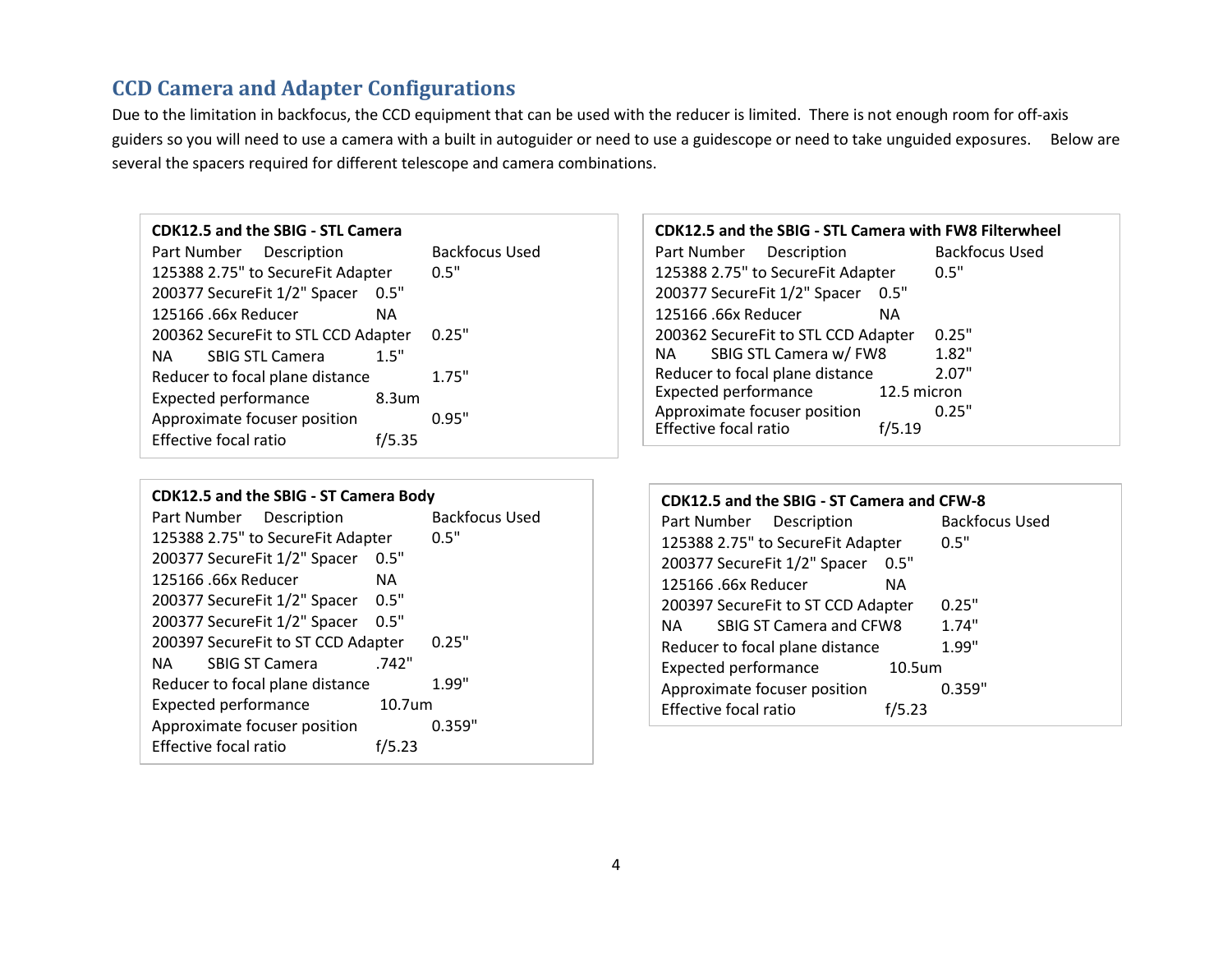### **CDK12.5 and the SBIG - ST Camera and CFW-10**

| Part Number Description           | <b>Backfocus Used</b> |       |
|-----------------------------------|-----------------------|-------|
| 125388 2.75" to SecureFit Adapter |                       | 0.5"  |
| 200377 SecureFit 1/2" Spacer      | 0.5"                  |       |
| 125166 .66x Reducer               | NA.                   |       |
| 200377 SecureFit 1/2" Spacer      | 0.0"                  |       |
| 200397 SecureFit to T thread      | 0.55"                 |       |
| SBIG ST Camera and CFW-10<br>NA   |                       | 1.32" |
| Reducer to focal plane distance   |                       | 1.87" |
| <b>Expected performance</b>       | 8.2 <sub>um</sub>     |       |
| Approximate focuser position      | 0.683"                |       |
| Effective focal ratio             | /5.29                 |       |

#### **CDK12.5 and the Apogee Alta Camera**

| Part Number Description              |                   | <b>Backfocus Used</b> |
|--------------------------------------|-------------------|-----------------------|
| 125388 2.75" to SecureFit Adapter    |                   | 0.5"                  |
| 200377 SecureFit 1/2" Spacer         | 0.5"              |                       |
| 125166 .66x Reducer                  | ΝA                |                       |
| 200377 SecureFit 1/2" Extender 0.5"  |                   |                       |
| 200396 SecureFit to Alta CCD Adapter |                   | 0.25"                 |
| Apogee Alta Camera<br>NA L           | 1.008"            |                       |
| Reducer to focal plane distance      |                   | 1.76"                 |
| <b>Expected performance</b>          | 8.2 <sub>um</sub> |                       |
| Approximate focuser position         |                   | .908"                 |
| Effective focal ratio                | f/5.34            |                       |
|                                      |                   |                       |

#### **CDK12.5 and the FLI Proline Camera and CFW4 or 5**

| Part Number Description                          | <b>Backfocus Used</b> |
|--------------------------------------------------|-----------------------|
| 125388 2.75" to SecureFit Adapter                | 0.5"                  |
| 200377 SecureFit 1/2" Spacer<br>0.5"             |                       |
| 125166 .66x Reducer<br>ΝA                        |                       |
| 200395 SecureFit 1/2" Extender 0.25"             |                       |
| FLI CFW5, backfocus (.848)<br>NA L               | 0.848"                |
| NA FLI Proline Camera<br>0.877"                  |                       |
| Reducer to focal plane distance                  | 1.975"                |
| <b>Expected performance</b><br>9.4 <sub>um</sub> |                       |
| Approximate focuser position                     | .908"                 |
| Effective focal ratio<br>5.34                    |                       |

# **CDK12.5 and the Apogee Alta Camera and AFW50**

Part Number Description Back<br>125388 2.75" to Secure Fit Adapter 0.5" 125388 2.75" to SecureFit Adapter<br>125166 .66x Reducer NA 125166 .66x Reducer NA 200366 SecureFit to SLT CCD Adapter 0.25" NA Apogee Alta w/AFW50 2.058" Reducer to focal plane distance 2.308" Expected performance 19.4um Approximate focuser position 0.412" Effective focal ratio f/5.09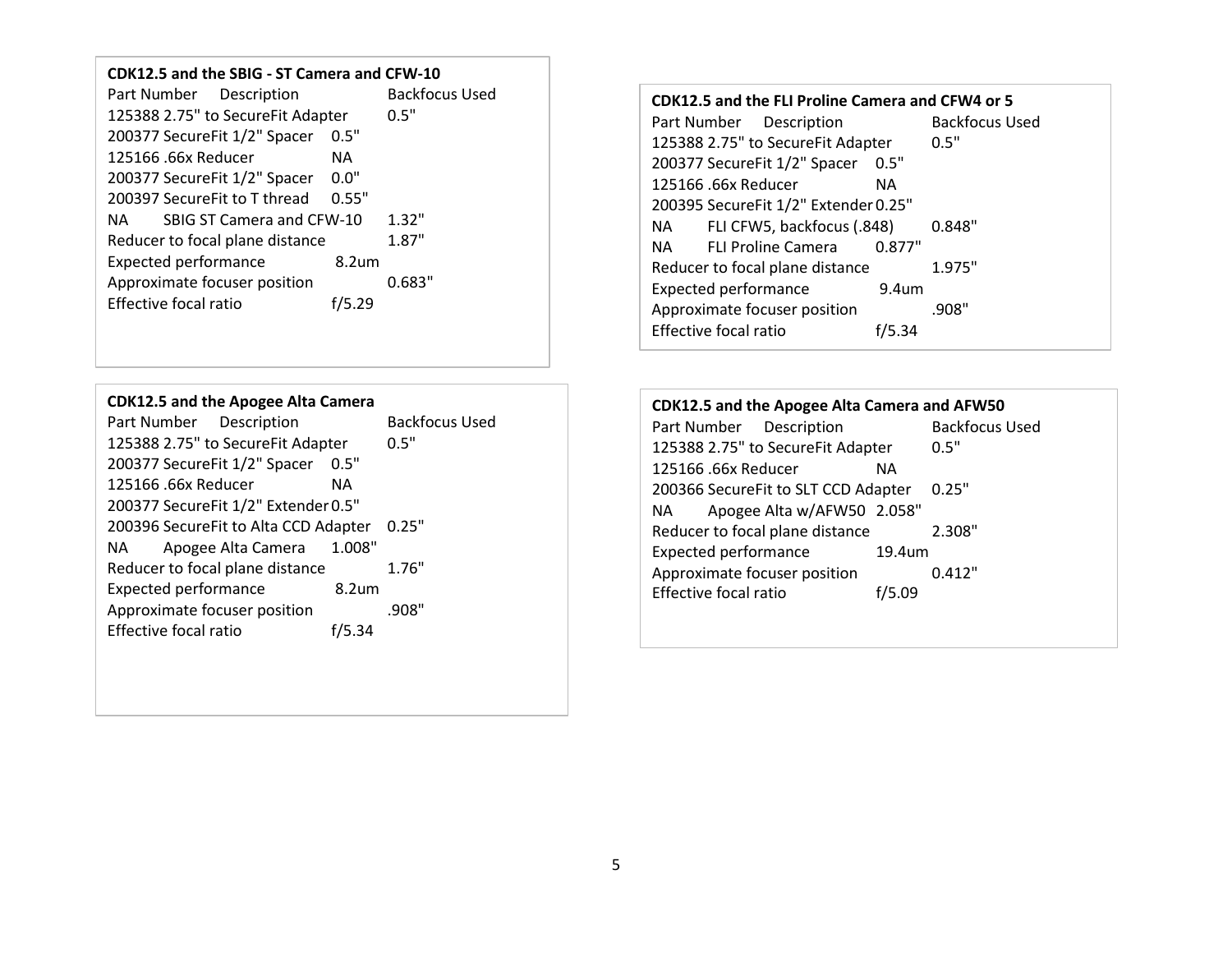# **CDK 14**







| Chart for CDK14 using the 125166 Reducer and 200340 Focuser |        |        |                    |                |  |
|-------------------------------------------------------------|--------|--------|--------------------|----------------|--|
|                                                             |        |        | <b>Performance</b> |                |  |
| A(in)                                                       | B (in) | C (in) | (Microns*)         | <b>F-ratio</b> |  |
| 0.715                                                       | 2.6    | 1.52   | 13.3               | 4.9            |  |
| 1.129                                                       | 2.1    | 1.56   | 11.3               | 4.9            |  |
| 1.042                                                       | 2.1    | 1.60   | 9.7                | 4.9            |  |
| 0.956                                                       | 2.1    | 1.64   | 8.5                | 4.86           |  |
| 0.868                                                       | 2.1    | 1.68   | 7.5                | 4.85           |  |
| 0.779                                                       | 2.1    | 1.72   | 7.2                | 4.83           |  |
| 0.691                                                       | 2.1    | 1.76   | 7.4                | 4.81           |  |
| 0.602                                                       | 2.1    | 1.80   | 8.1                | 4.79           |  |
| 0.512                                                       | 2.1    | 1.84   | 9                  | 4.78           |  |
| 0.421                                                       | 2.1    | 1.88   | 10.2               | 4.76           |  |
| 0.330                                                       | 2.1    | 1.92   | 11.43              | 4.75           |  |
| 0.238                                                       | 2.1    | 1.96   | 12.7               | 4.73           |  |

| Chart for CDK14 using the 125166 Reducer and 600180 Rotating<br><b>Focuser</b> |        |        |             |         |  |  |
|--------------------------------------------------------------------------------|--------|--------|-------------|---------|--|--|
|                                                                                |        |        | Performance |         |  |  |
| A (in)                                                                         | B (in) | C (in) | (Microns*)  | F-Ratio |  |  |
| 0.215                                                                          | 2.6    | 1.52   | 13.3        | 4.9     |  |  |
| 0.629                                                                          | 2.1    | 1.56   | 11.3        | 4.9     |  |  |
| 0.542                                                                          | 2.1    | 1.60   | 9.7         | 4.9     |  |  |
| 0.456                                                                          | 2.1    | 1.64   | 8.5         | 4.86    |  |  |
| 0.368                                                                          | 2.1    | 1.68   | 7.5         | 4.85    |  |  |
| 0.279                                                                          | 2.1    | 1.72   | 7.2         | 4.83    |  |  |
| 0.191                                                                          | 2.1    | 1.76   | 7.4         | 4.81    |  |  |
| 0.702                                                                          | 1.5    | 1.80   | 8.1         | 4.79    |  |  |
| 0.612                                                                          | 1.5    | 1.84   | 9           | 4.78    |  |  |
| 0.521                                                                          | 1.5    | 1.88   | 10.2        | 4.76    |  |  |
| 0.430                                                                          | 1.5    | 1.92   | 11.43       | 4.75    |  |  |
| 0.338                                                                          | 1.5    | 1.96   | 12.7        | 4.73    |  |  |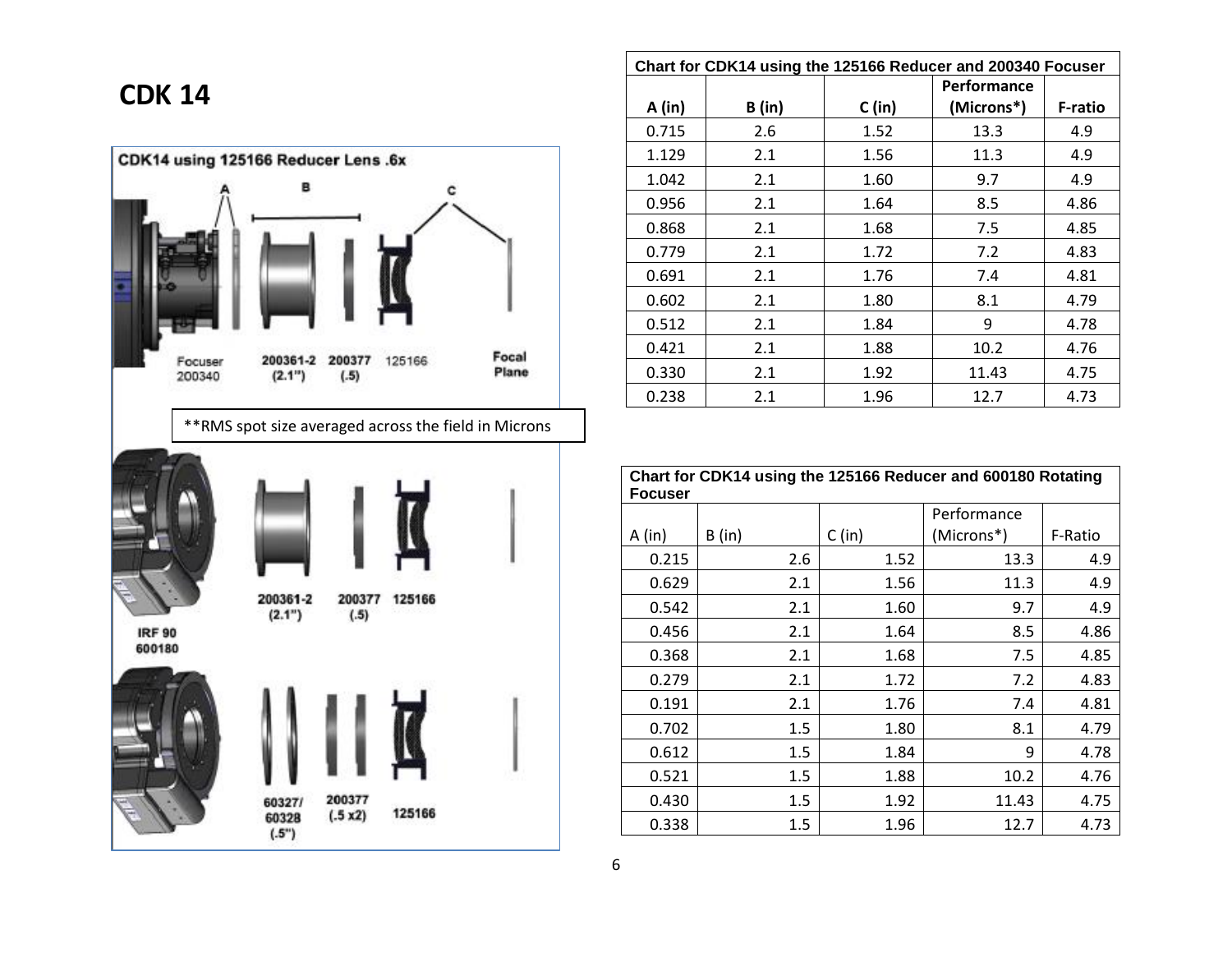The performance of the reducer as the distance between the reducer and the focal plane is varied. The performance is an average of on-axis, midway in the field and 21mm off-axis. The measurement is in microns. The spot of best performance is 1.72" or 44mm. But even as you move as low as 39mm or as high as 50mm, the performance is still quite good.

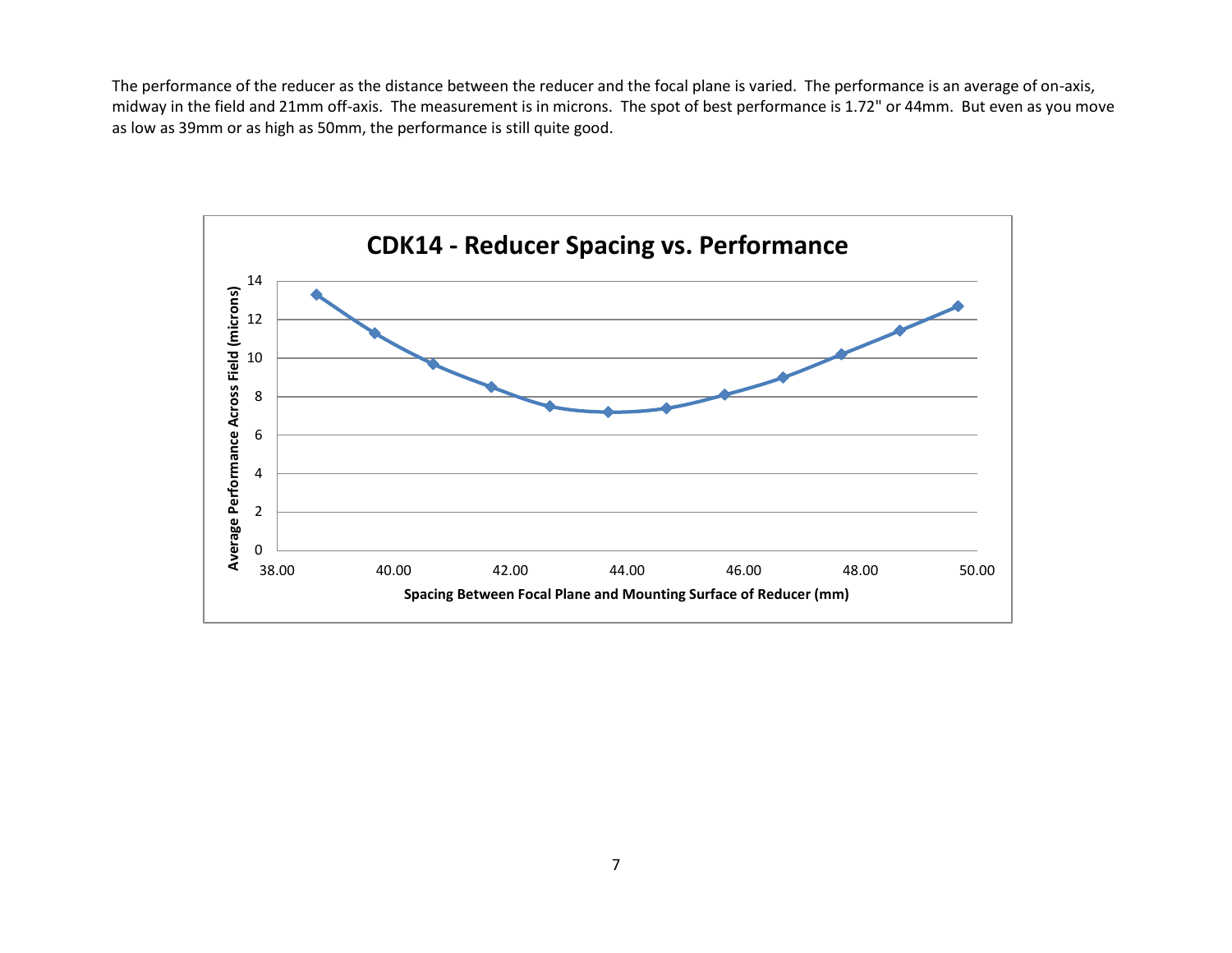# **CDK 17**



| Chart for CDK17 (10.24" back focus) using the 125166<br>Reducer |                   |          |             |         |  |
|-----------------------------------------------------------------|-------------------|----------|-------------|---------|--|
|                                                                 |                   |          | Performance |         |  |
| $A$ (in)                                                        | B (in)            | $C$ (in) | (Microns)** | F-ratio |  |
| 0.265                                                           | 1 (.5 for IRF90)  | 2.08     | 17.7        | 4.41    |  |
| 0.452                                                           | 1 (.5 for IRF90)  | 2.01     | 14.3        | 4.44    |  |
| 0.637                                                           | 1 (.5 for IRF90)  | 1.93     | 11.3        | 4.48    |  |
| 0.818                                                           | 1 (.5 for IRF90)  | 1.85     | 9.6         | 4.50    |  |
| 1.000                                                           | 1 (.5 for IRF90)  | 1.77     | 7.4         | 4.50    |  |
| 0.677                                                           | 1.5 (1 for IRF90) | 1.69     | 8.2         | 4.57    |  |
| 0.852                                                           | 1.5 (1 for IRF90) | 1.61     | 10.8        | 4.60    |  |
| 1.025                                                           | 1.5 (1 for IRF90) | 1.54     | 14.6        | 4.63    |  |
|                                                                 |                   |          |             |         |  |

\*\*RMS spot size averaged across the field in Microns

The performance of the reducer as the distance between the reducer and the focal plane is varied. The performance is an average of on-axis, midway in the field and 21mm off-axis. The measurement is in microns. The spot of best performance is 1.85" or 47mm. But even as you move as low as 43mm or as high as 52mm, the performance is still quite good.

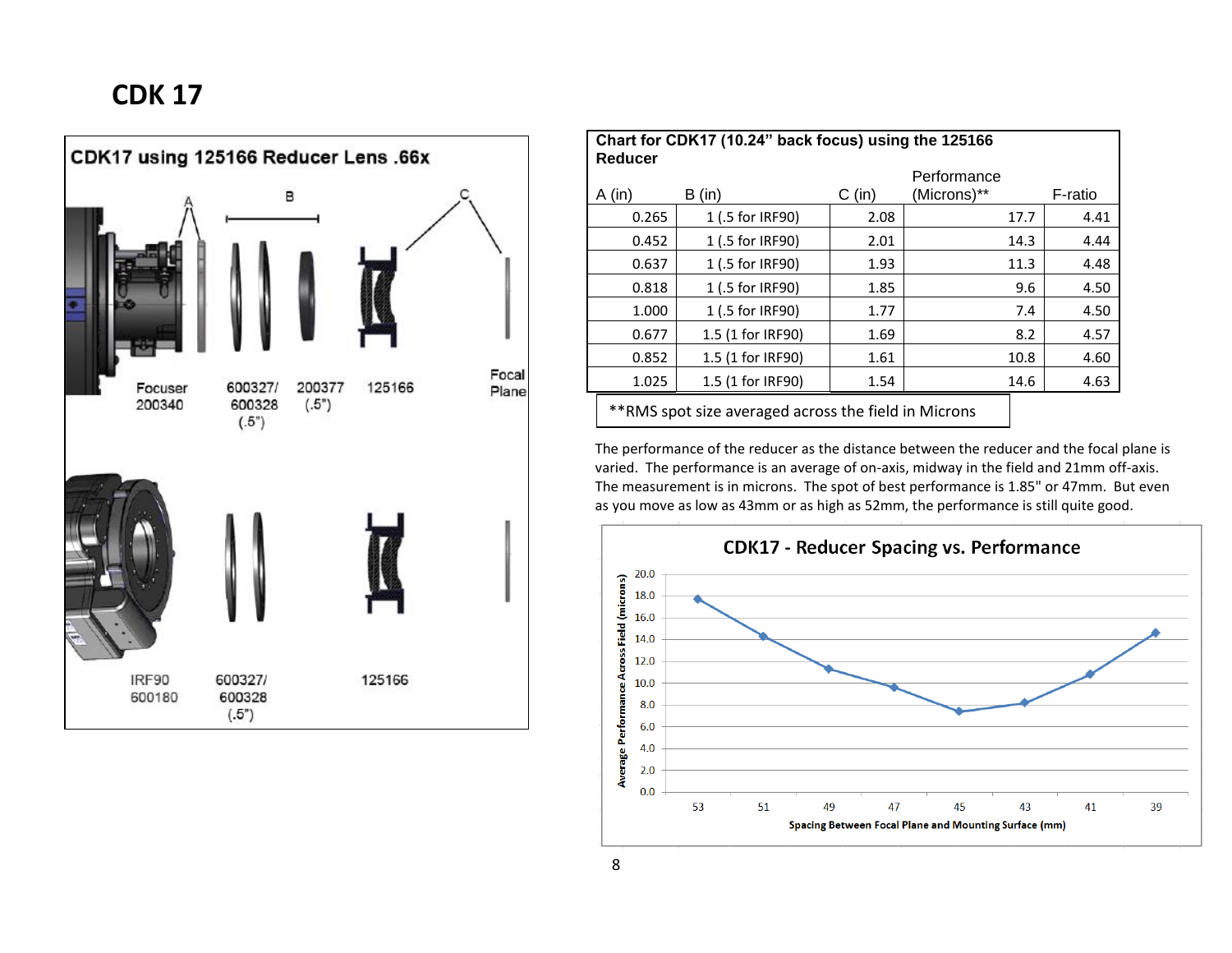# **CCD Camera and Adapter Configurations**

Due to the limitation in backfocus, the CCD equipment that can be used with the reducer is limited. There is not enough room for off-axis guiders so you will need to use a camera with a built in autoguider or need to use a guidescope or need to take unguided exposures. Below are several the spacers required for different telescope and camera combinations

#### **CDK17 and the SBIG - STL Camera**

| Part Number Description             |                        |                   | <b>Backfocus Used</b> |
|-------------------------------------|------------------------|-------------------|-----------------------|
| 125166 .66x Reducer                 |                        | ΝA                |                       |
| 200362 SecureFit to SLT CCD Adapter |                        |                   | 0.25"                 |
| NA L                                | <b>SBIG STL Camera</b> | 1.5"              |                       |
| Reducer to focal plane distance     |                        |                   | 1.75"                 |
| <b>Expected performance</b>         |                        | 7.4 <sub>um</sub> |                       |
| Approximate focuser position        |                        | 1.0"              |                       |
| <b>Effective focal ratio</b>        |                        | f/4.50            |                       |
|                                     |                        |                   |                       |

**CDK17 and the SBIG - STL Camera with FW8 Filterwheel** Part Number Description Backfocus Used 125166 .66x Reducer NA 200362 SecureFit to SLT CCD Adapter 0.25" NA SBIG STL Camera w/ FW8 1.82" Reducer to focal plane distance 2.07" Expected performance 17.7um Approximate focuser position .265" Effective focal ratio f/4.41

## **CDK17 and the SBIG - STXL Camera** Part Number Description Backfocus Used 125166 .66x Reducer NA 600335 SecureFit to STX CCD Adapter 0.722" NA SBIG STXL Camera 1.158" Reducer to focal plane distance  $1.88"$ Expected performance 9.6um Approximate focuser position .818" Effective focal ratio f/4.50

|                              | <b>CDK17 and the Apogee Alta Camera</b> |        |                |
|------------------------------|-----------------------------------------|--------|----------------|
| Part Number Description      |                                         |        | Backfocus Used |
| 125166 .66x Reducer          |                                         | ΝA     |                |
| 200377 SecureFit 1/2" Spacer |                                         | 0.5"   |                |
|                              | 200396 SecureFit to Alta CCD Adapter    |        | 0.25"          |
| NA L                         | Apogee Alta Camera                      | 1.008" |                |
|                              | Reducer to focal plane distance         |        | 1.76"          |
| <b>Expected performance</b>  |                                         | 7.4um  |                |
| Approximate focuser position |                                         |        | 1.O"           |
| Effective focal ratio        |                                         | 4.50   |                |
|                              |                                         |        |                |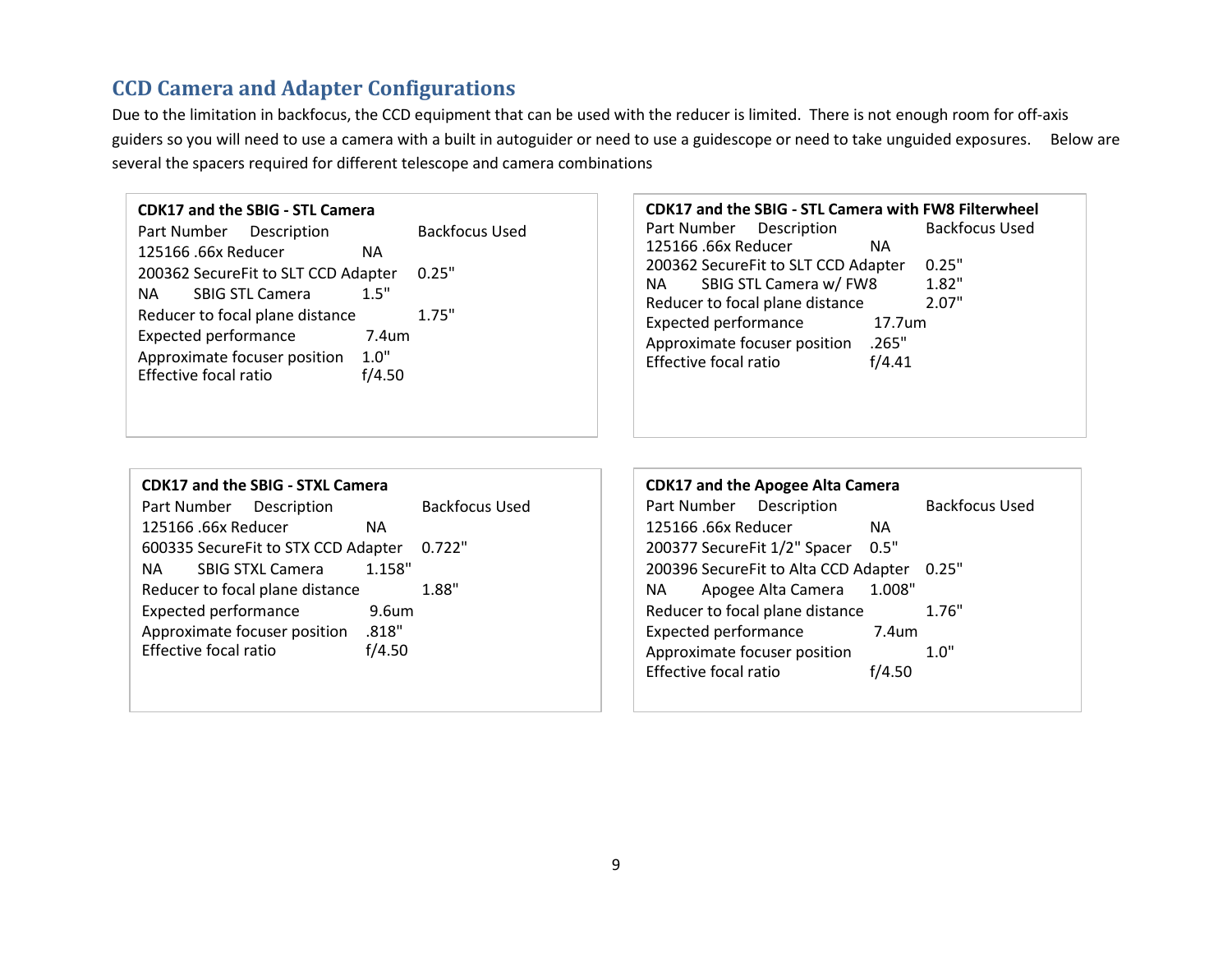| CDK17 and the FLI Proline Camera and CFW4 or 5 |                              |                                     |        |                |  |  |
|------------------------------------------------|------------------------------|-------------------------------------|--------|----------------|--|--|
|                                                |                              | Part Number Description             |        | Backfocus Used |  |  |
|                                                | 125166 .66x Reducer          |                                     | ΝA     |                |  |  |
|                                                |                              | 200395 SecureFit to FLI CCD Adapter |        | 0.25"          |  |  |
| NA L                                           |                              | FLI CFW5, backfocus (.848)          |        | 0.848"         |  |  |
| NA L                                           |                              | <b>FLI Proline Camera</b>           | 0.877" |                |  |  |
|                                                |                              | Reducer to focal plane distance     |        | 1.975"         |  |  |
|                                                | <b>Expected performance</b>  |                                     | 12.8um |                |  |  |
|                                                |                              | Approximate focuser position        |        | .545"          |  |  |
|                                                | <b>Effective focal ratio</b> |                                     | f/4.46 |                |  |  |
|                                                |                              |                                     |        |                |  |  |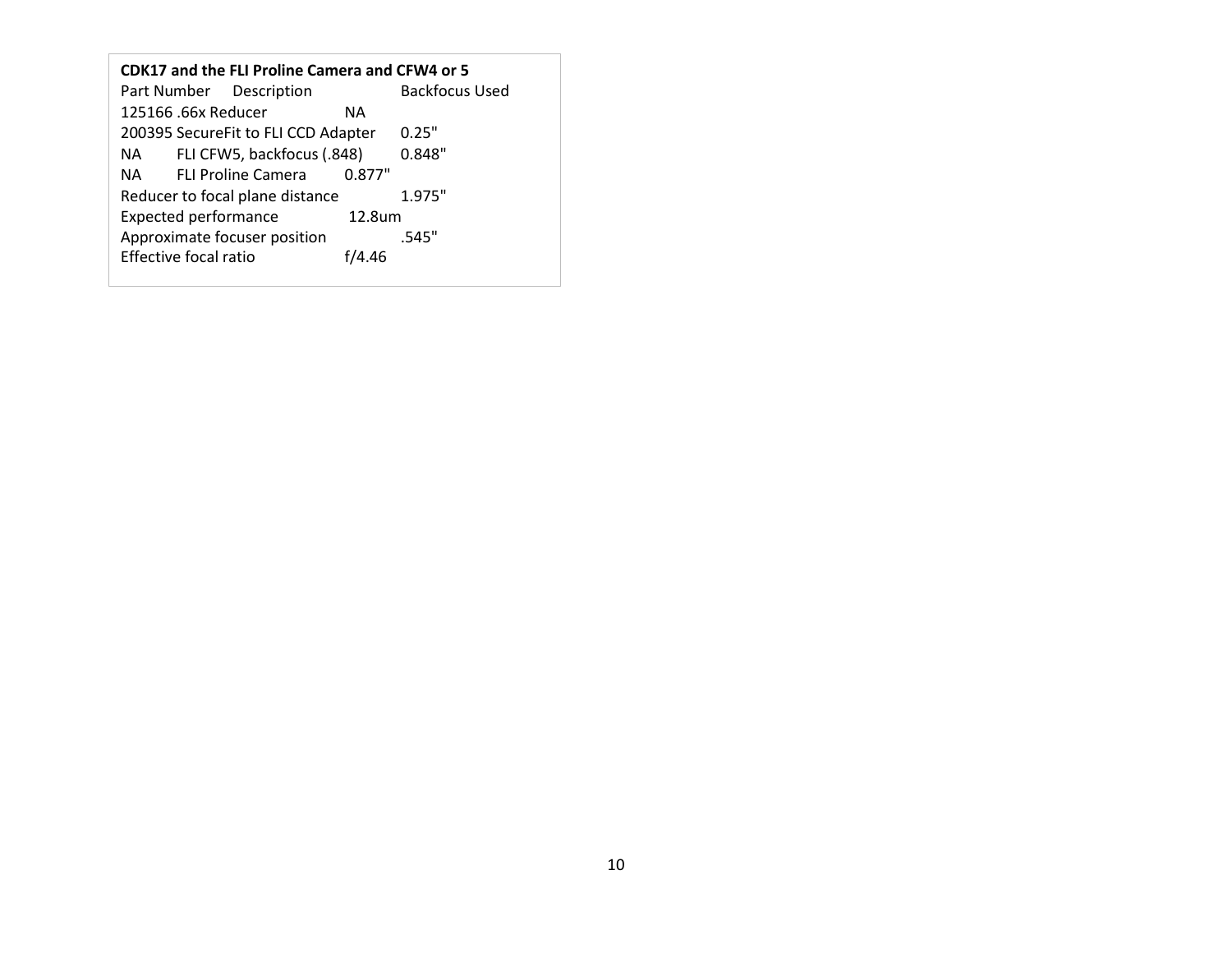# **CDK20/24**



| Chart for CDK20 and CDK24 using the |          |          |             |         |      |  |  |
|-------------------------------------|----------|----------|-------------|---------|------|--|--|
| 200166 Reducer                      |          |          | Performance |         |      |  |  |
| $A$ (in)                            | $B(\ln)$ | $C$ (in) | (Microns)** | F-ratio |      |  |  |
| 0.846                               | 0        | 1.69     | 9.7         |         | 4.57 |  |  |
| 0.758                               | 0        | 1.73     | 8.7         |         | 4.56 |  |  |
| 0.670                               | 0        | 1.77     | 8.0         |         | 4.54 |  |  |
| 0.580                               | 0        | 1.81     | 7.3         |         | 4.53 |  |  |
| 0.490                               | 0        | 1.85     | 7.0         |         | 4.51 |  |  |
| 0.399                               | 0        | 1.89     | 7.3         |         | 4.49 |  |  |
| 0.308                               | 0        | 1.93     | 8.0         |         | 4.48 |  |  |
| 0.216                               | 0        | 1.97     | 8.3         |         | 4.46 |  |  |
| 0.123                               | 0        | 2.01     | 8.7         |         | 4.45 |  |  |
| 0.030                               | 0        | 2.04     | 9.7         |         | 4.43 |  |  |
|                                     |          |          |             |         |      |  |  |

\*\*RMS spot size averaged across the field in Microns

| Chart for CDK20 and CDK24 using the<br>600166 Reducer with IRF90 |          |          |             |         |  |  |  |  |
|------------------------------------------------------------------|----------|----------|-------------|---------|--|--|--|--|
|                                                                  |          |          | Performance |         |  |  |  |  |
| A (in)                                                           | $B(\ln)$ | $C$ (in) | (Microns)** | F-ratio |  |  |  |  |
| $1.41*$                                                          | .9       | 1.62     | 10.26       | 4.4     |  |  |  |  |
| $1.31*$                                                          | .9       | 1.68     | 9.27        | 4.38    |  |  |  |  |
| 1.23                                                             | و.       | 1.72     | 8.72        | 4.37    |  |  |  |  |
| 1.14                                                             | .9       | 1.76     | 8.64        | 4.35    |  |  |  |  |
| 1.05                                                             | 9.       | 1.80     | 9.01        | 4.34    |  |  |  |  |
| 0.96                                                             | .9       | 1.83     | 9.76        | 4.32    |  |  |  |  |
| 0.874                                                            | و.       | 1.87     | 10.69       | 4.31    |  |  |  |  |

\*\*RMS spot size averaged across the field in Microns \*A spacer is required to reach this backfocus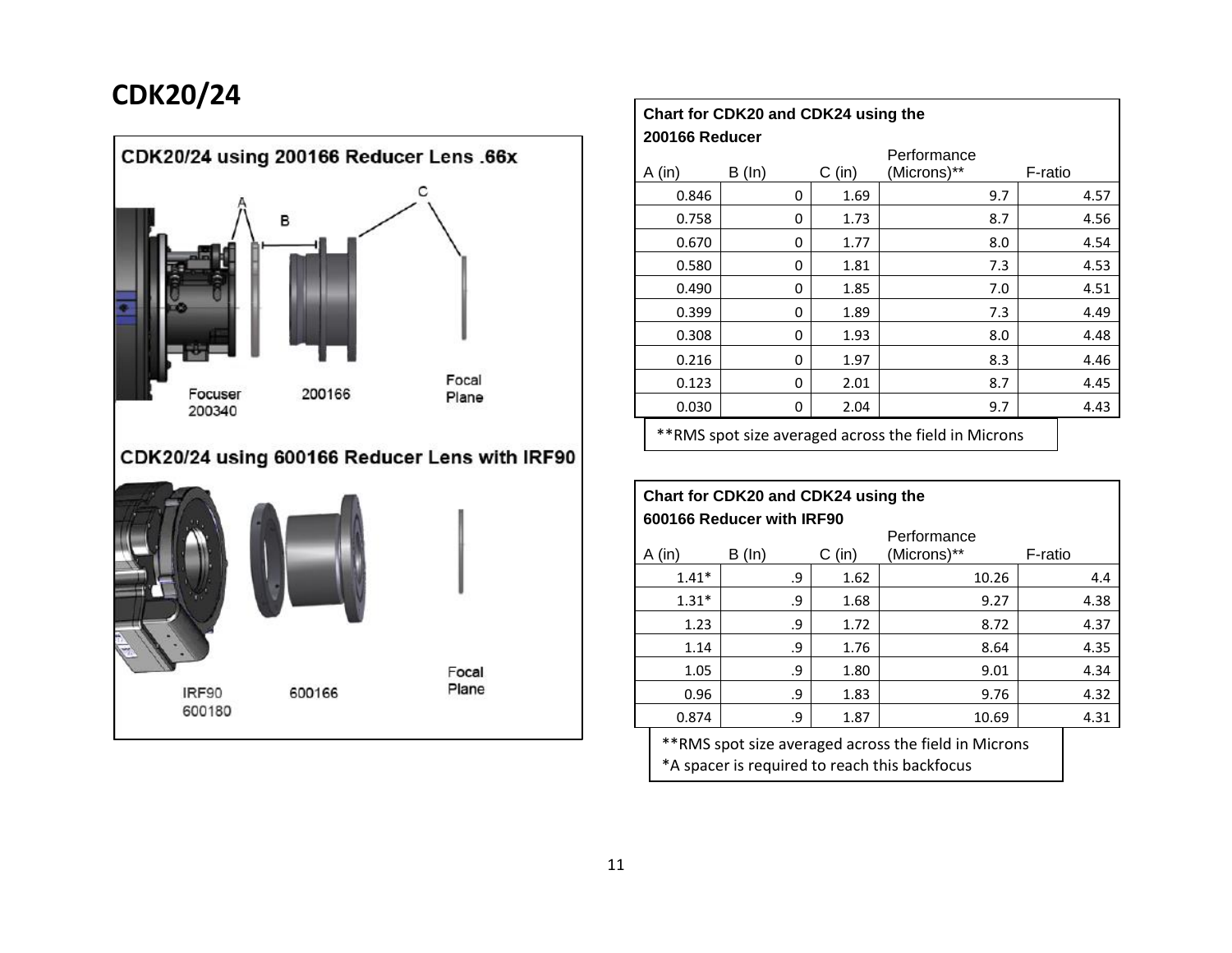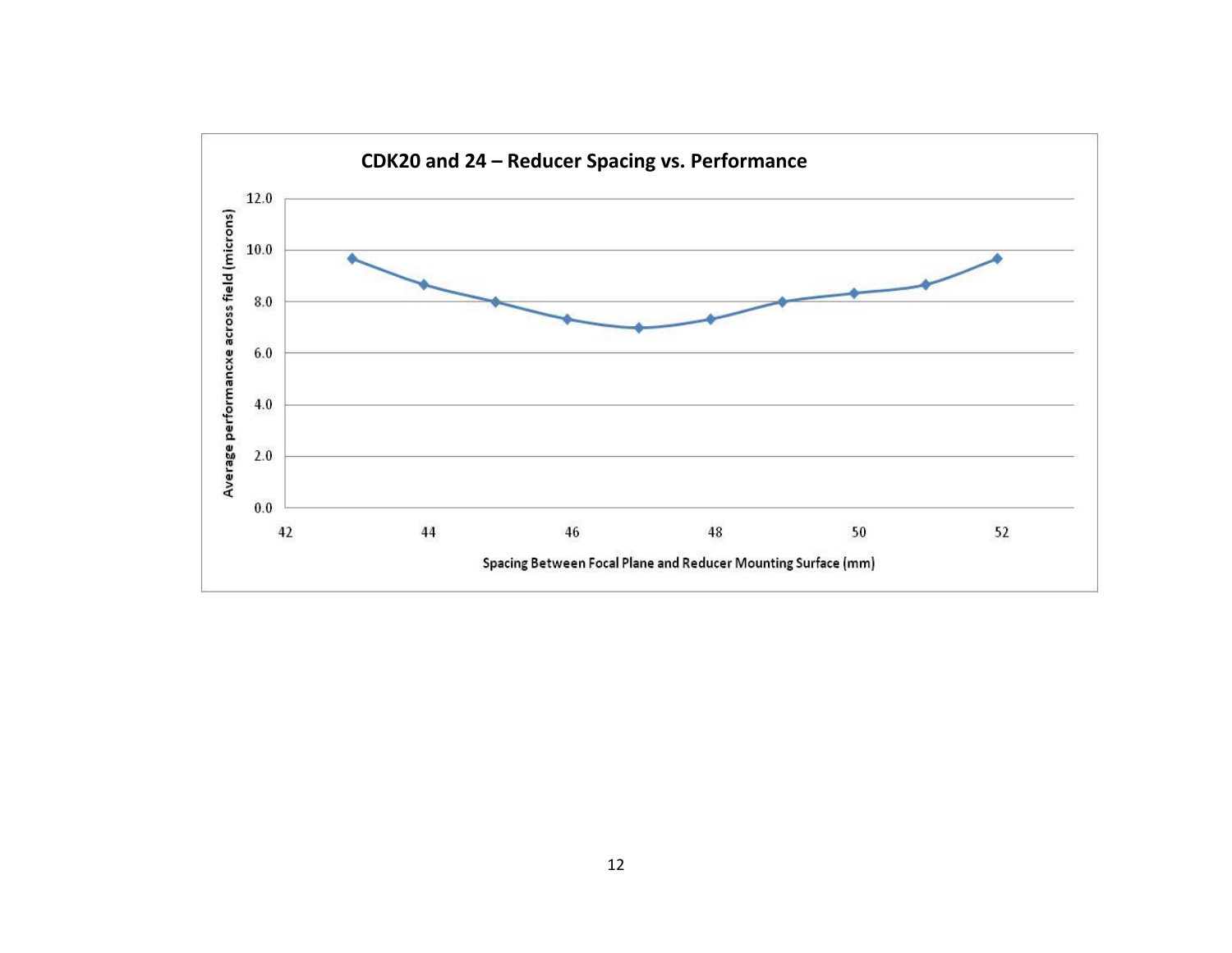# **CCD Camera and Adapter Configurations**

Due to the limitation in backfocus, the CCD equipment that can be used with the reducer is limited. There is not enough room for off-axis guiders so you will need to use a camera with a built in autoguider or need to use a guidescope or need to take unguided exposures. Below are several the spacers required for different telescope and camera combinations

#### **CDK20 and CDK24 and the SBIG - STL Camera**

Part Number Description Backfocus Used 200166 .66x Reducer NA 200362 SecureFit to SLT CCD Adapter 0.25" NA SBIG STL Camera 1.5" Reducer to focal plane distance  $1.75"$ Expected performance 8.4um Approximate focuser position .714" Effective focal ratio f/4.55

### **CDK20 and CDK24 and the SBIG - STXL Camera** Part Number Description Backfocus Used 200166 .66x Reducer NA 600335 SecureFit to STX CCD Adapter 0.722" NA SBIG STXL Camera 1.158" Reducer to focal plane distance 1.88" Expected performance 7.3um Approximate focuser position .399"<br>Effective focal ratio f/4.49 Effective focal ratio

# **CDK20 and 24 and the SBIG - STL Camera with FW8 Filterwheel**

Part Number Description Backfocus Used 200166 .66x Reducer NA 200362 SecureFit to SLT CCD Adapter 0.25" NA SBIG STL Camera w/ FW8 1.82" Reducer to focal plane distance 2.07" DOES NOT REACH FOCUS AT PRESENT

**CDK20 and CDK24 and the Apogee Alta Camera** Part Number Description Backfocus Used 200166 .66x Reducer NA 200377 SecureFit 1/2" Spacer 0.5" 200396 SecureFit to Alta CCD Adapter 0.25" NA Apogee Alta Camera 1.008" Reducer to focal plane distance  $1.76"$ Expected performance 8.1um Approximate focuser position .670" Effective focal ratio f/4.54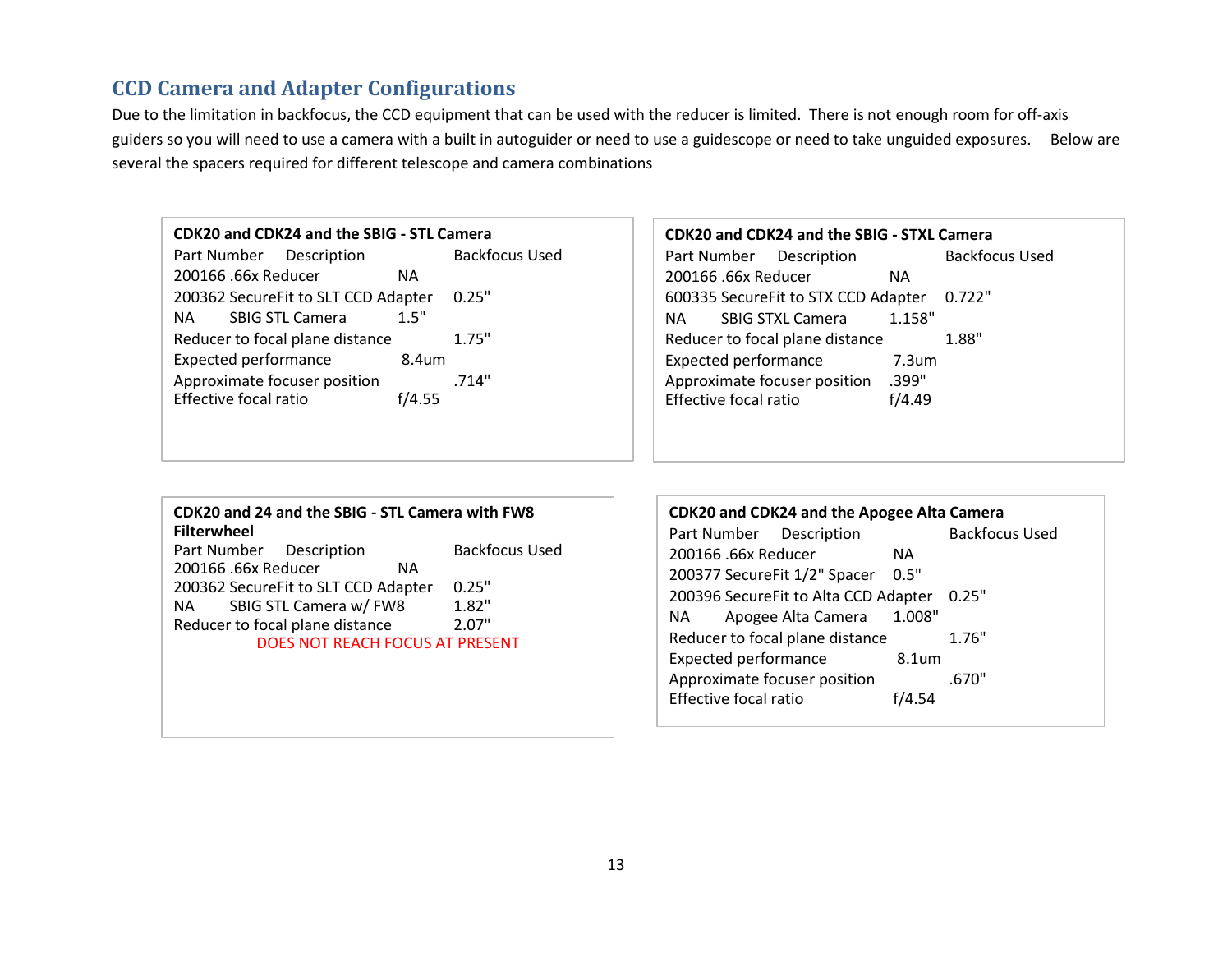| CDK20 & 24 and the FLI Proline Camera and CFW4 or 5 |                            |        |  |  |  |  |  |
|-----------------------------------------------------|----------------------------|--------|--|--|--|--|--|
| Part Number Description                             | Backfocus Used             |        |  |  |  |  |  |
| 200166 .66x Reducer                                 | ΝA                         |        |  |  |  |  |  |
| 200395 SecureFit to FLI CCD Adapter                 | 0.25"                      |        |  |  |  |  |  |
| NA L                                                | FLI CFW5, backfocus (.848) | 0.848" |  |  |  |  |  |
| NA L                                                | <b>FLI Proline Camera</b>  | 0.877" |  |  |  |  |  |
| Reducer to focal plane distance                     | 1.975"                     |        |  |  |  |  |  |
| <b>Expected performance</b>                         |                            |        |  |  |  |  |  |
| Approximate focuser position                        | .216"                      |        |  |  |  |  |  |
| Effective focal ratio<br>f/4.46                     |                            |        |  |  |  |  |  |
|                                                     |                            |        |  |  |  |  |  |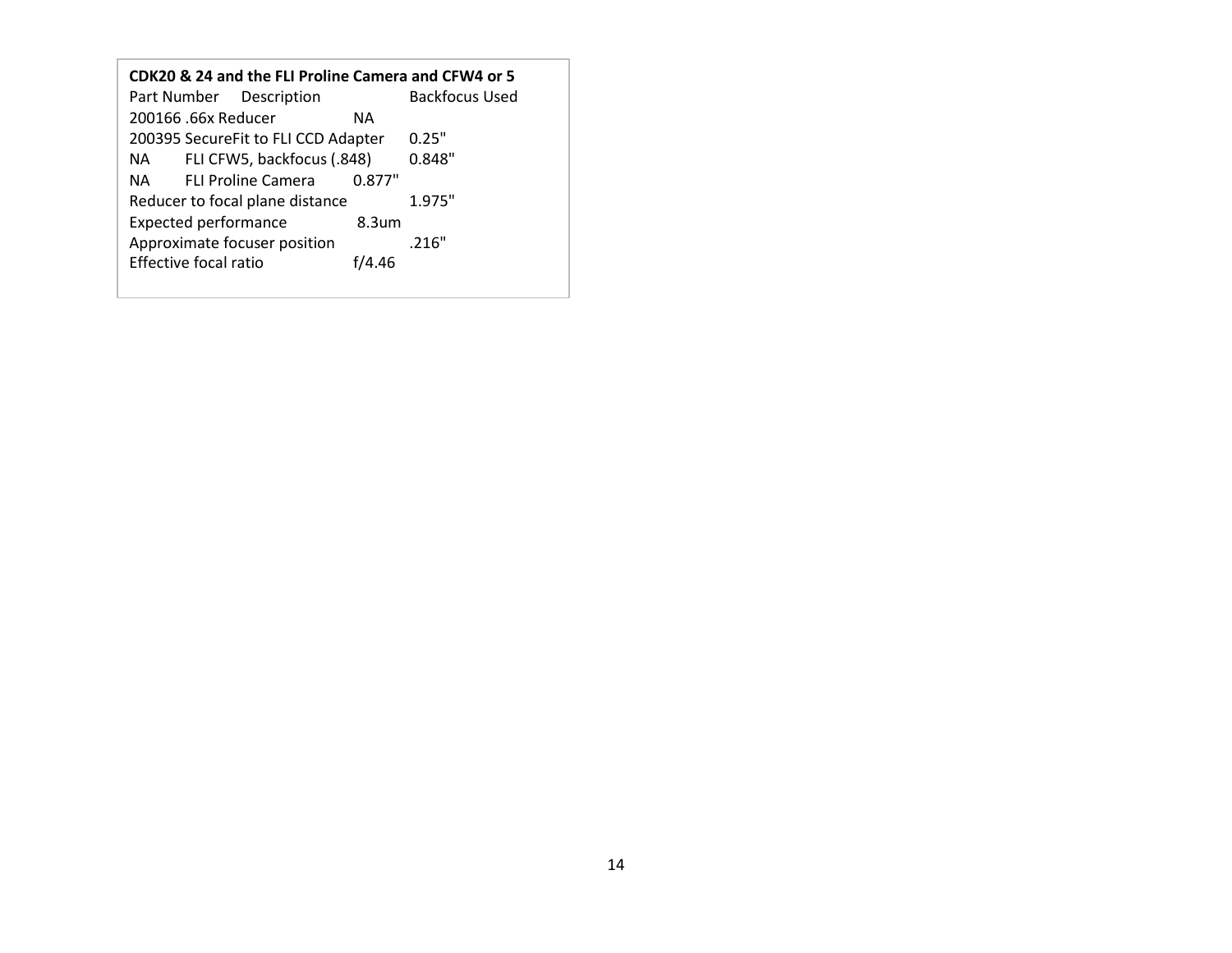# **Installing the STL Camera with the 125166 reducer to a CDK12.5**









1 - Attach the 200362 (the SecureFit STL CCD Adapter to the STL camera body.

2 - Attach the 125166 Reducer to the 200362 with the four 10- 32 SHC screws provided.

3 - Attach the 200377 SecureFit 1/2" Extender to the 125166 reducer with the four 10-32 SHC screws provided.

4 - Attach the 125388, the 2.75" to SecureFit Adapter to the 1/2" Extender with the four 10-32 SHC screws provided.



5 - Insert the 2.75" to SecureFit Adapter into the 2.75" focuser securing with the two set screws on the focuser.



6 - The attached assembly.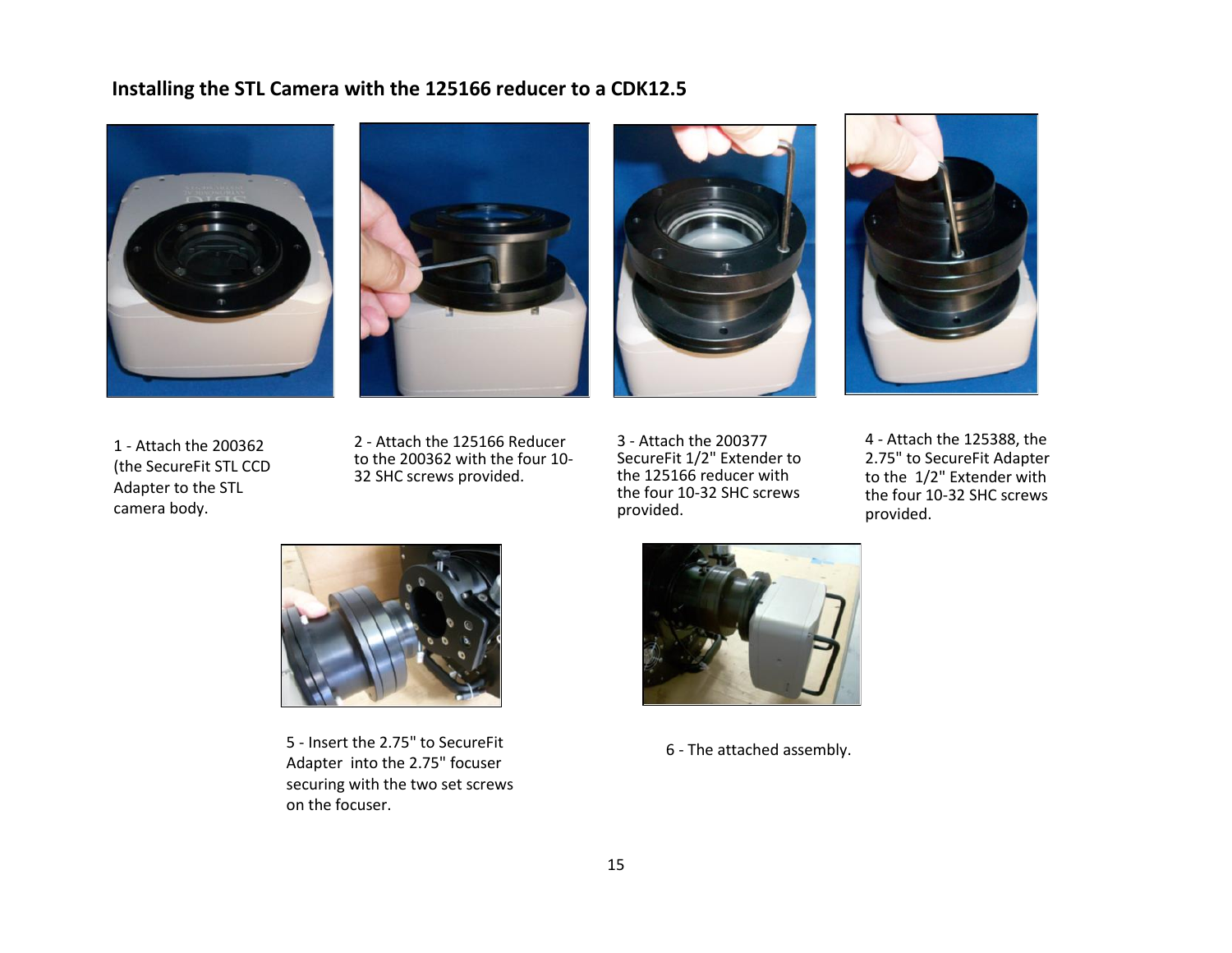### **Installing the 125166 Reducer onto a CDK17**

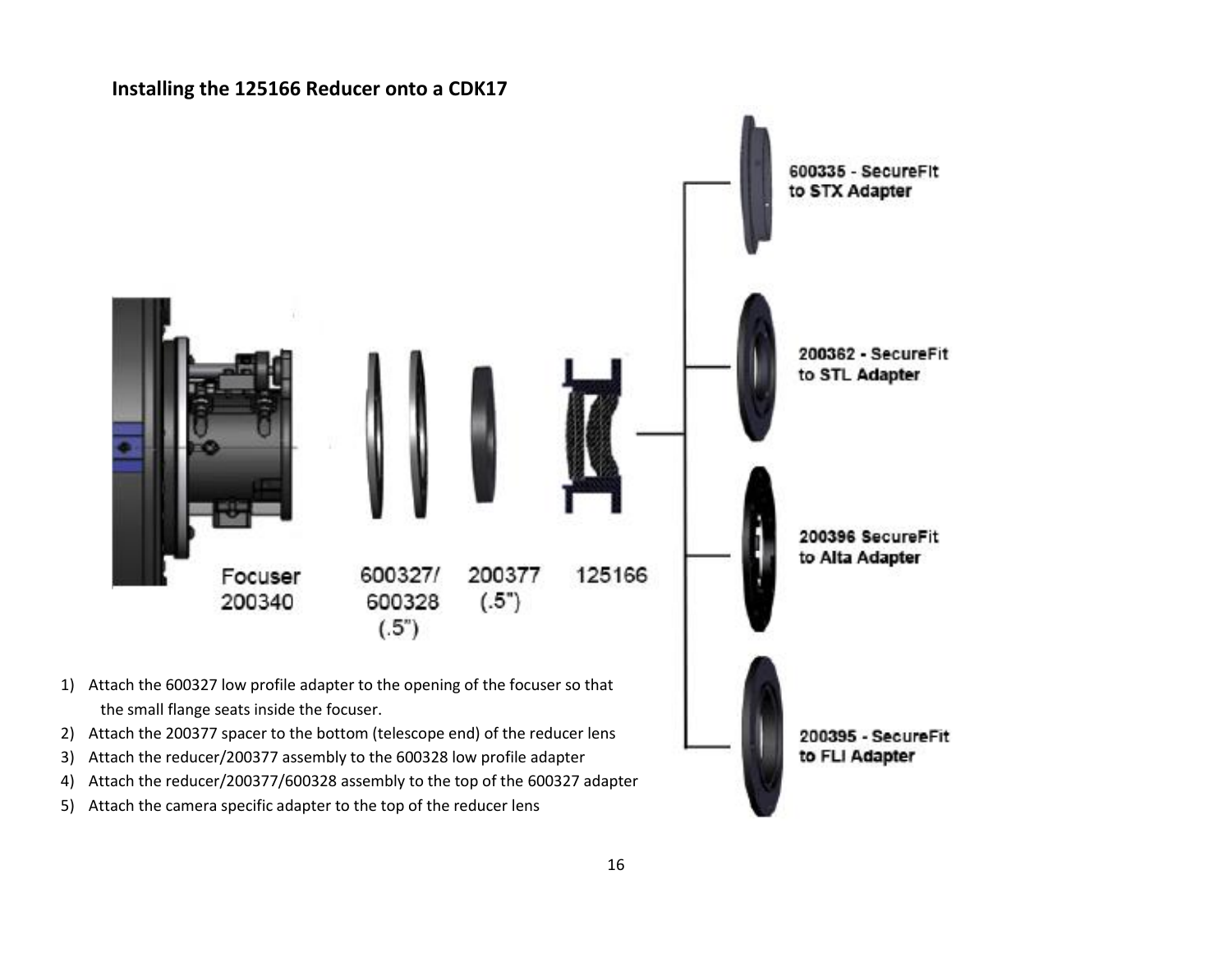# **Installing the 200166 Reducer onto a CDK20/24 and SBIG STL**



1 - Attach the 200362 (the SecureFit STL CCD Adapter to the STL camera body.

2 - Attach the 200166 Reducer to the SecureFit CCD Adapters using the four 10-32 SHC screws provided.



3 - Insert the 3.5" to barrell of the 200166 Reducer into the 3.5" focuser securing with the two set screws on the focuser.



4 - The installed system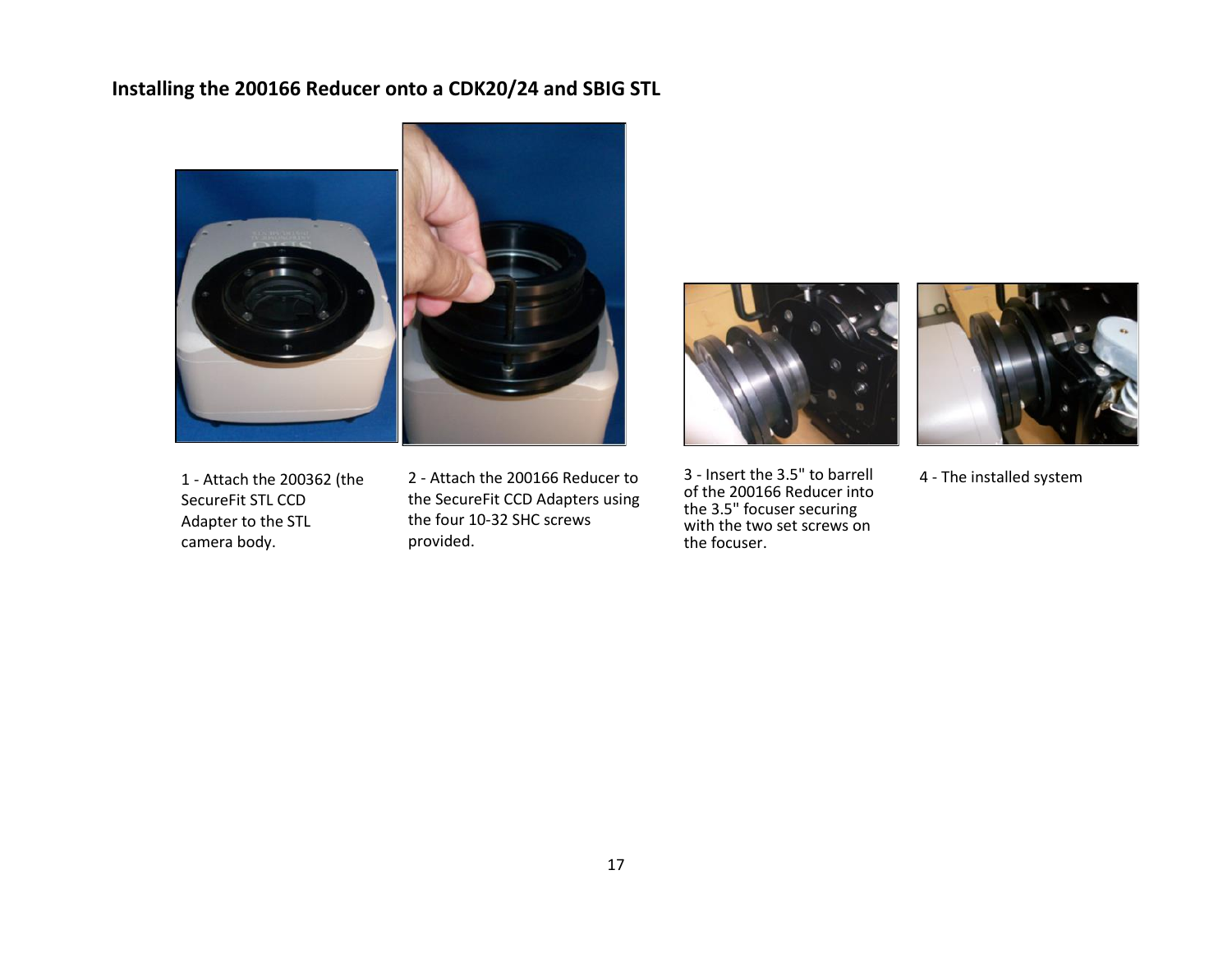# **Installing the 200166 Reducer onto a CDK20/24 and Apogee**



1 - Attach the 200396, the SecureFit STL CCD Adapter, to the Alta camera body with the screws provided.

2 - Attach the 200377 SecureFit 1/2" Extender to the SecureFit CCD Adapter using the four 10-32 SHC screws provided.

3 - Attach the 200166 Reducer to the SecureFit CCD Adapters using the four 10-32 SHC screws provided.



4 - Insert the 3.5" to barrell of the 200166 Reducer into the 3.5" focuser securing with the two set screws on the focuser.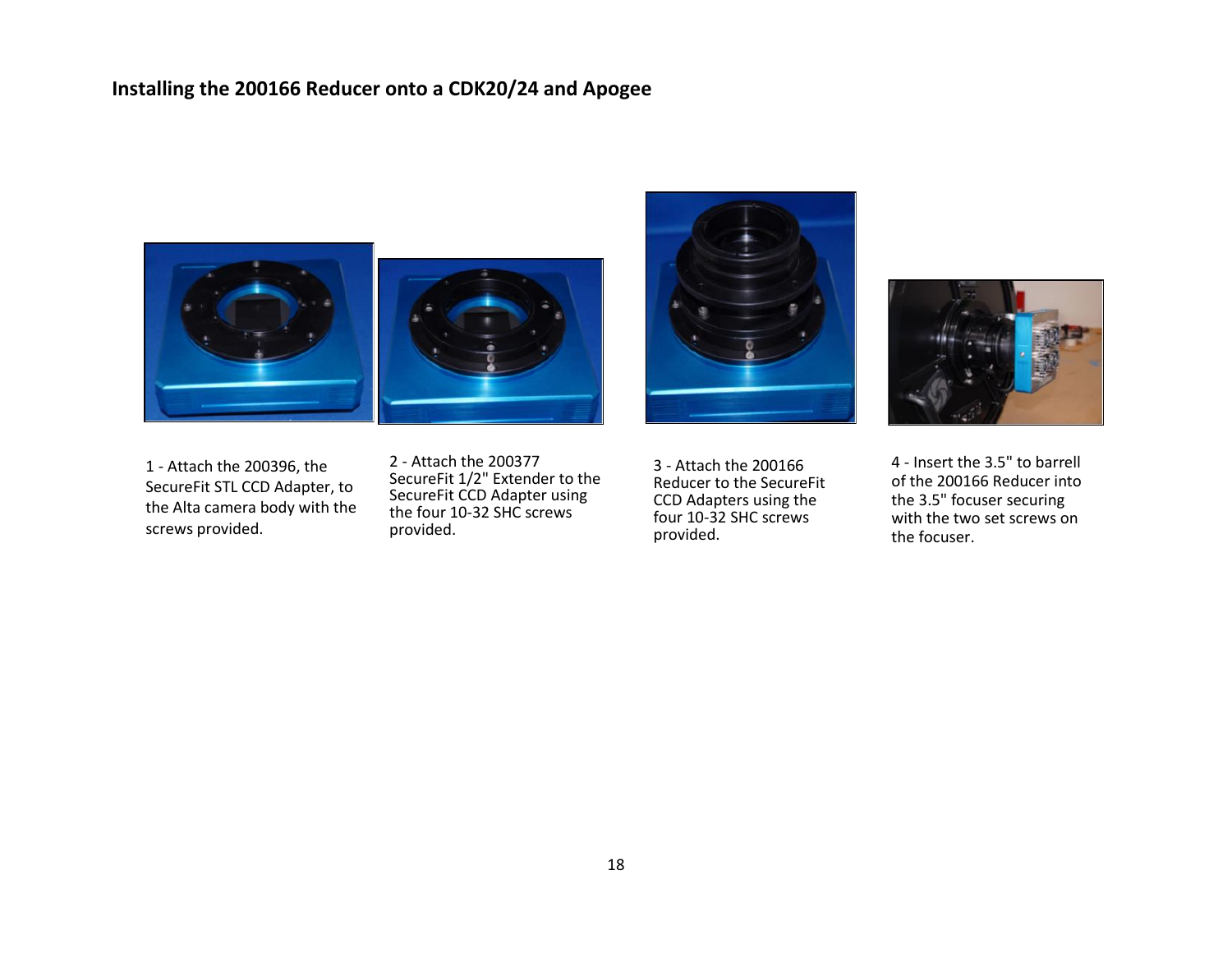